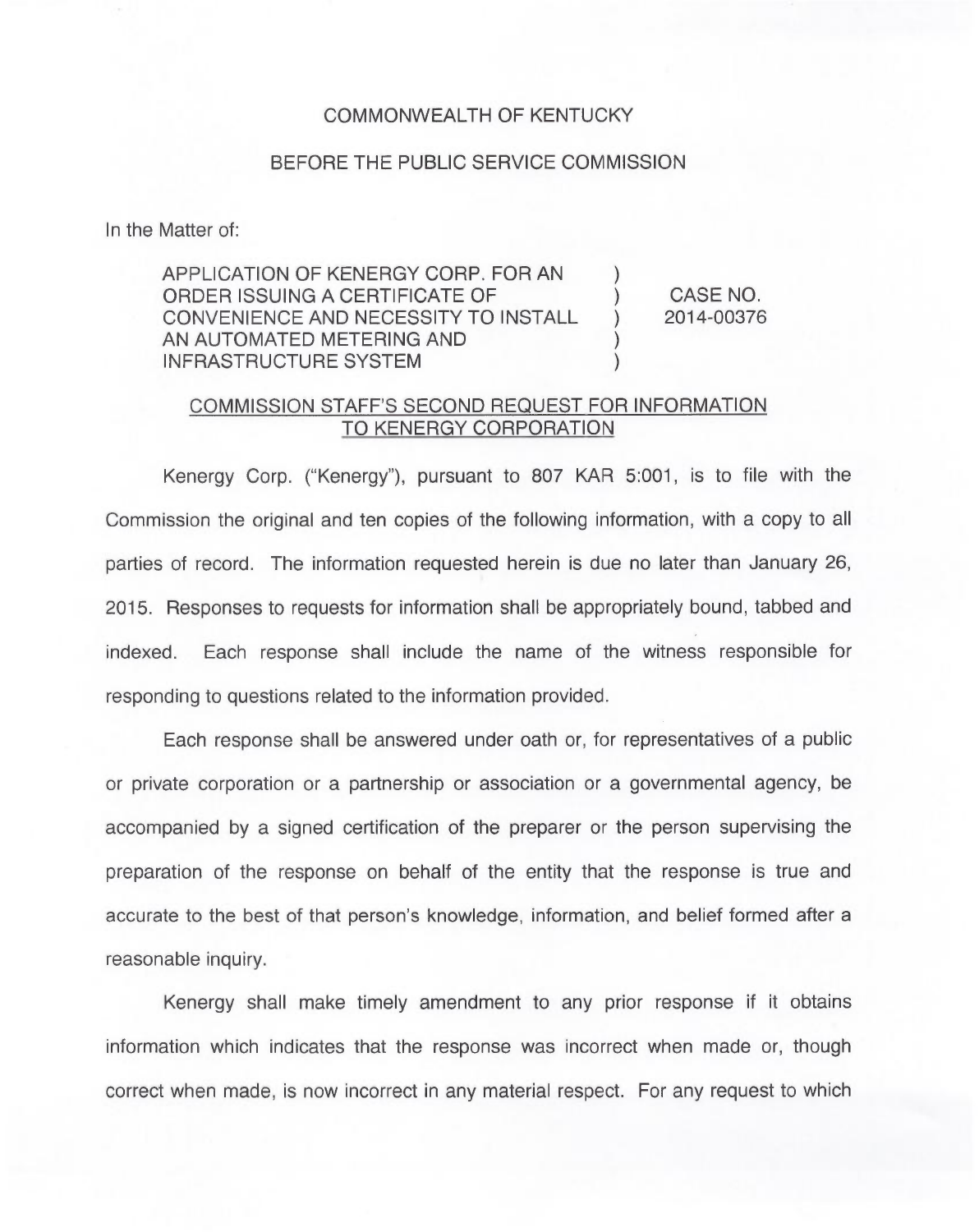Kenergy fails or refuses to furnish all or part of the requested information, it shall provide a written explanation of the specific grounds for its failure to completely and precisely respond.

Careful attention shall be given to copied material to ensure that it is legible. When the requested information has been previously provided in this proceeding in the requested format, reference may be made to the specific location of that information in responding to this request. When applicable, the requested information shall be separately provided for total company operations and jurisdictional operations. When filing a paper containing personal information, Kenergy shall, in accordance with 807 KAR 5:001, Section 4(10), encrypt or redact the paper so that personal information cannot be read.

1. Provide detailed operational specifications and warranty information on the individual metering devices to be deployed as part of this project. Include the following information for each Model/Class/Form/Voltage device:

a. Accuracy specifications for the device under environmental and load conditions.

b. Warranty period and specific defect conditions that would result in repair/replacement of device.

c. Manufacturer's documentation of testing and quality-assurance procedures utilized to ensure devices are and remain in compliance with operational specifications throughout the warranty period.

2. a. Provide the estimated undepreciated balance of the metering equipment to be retired.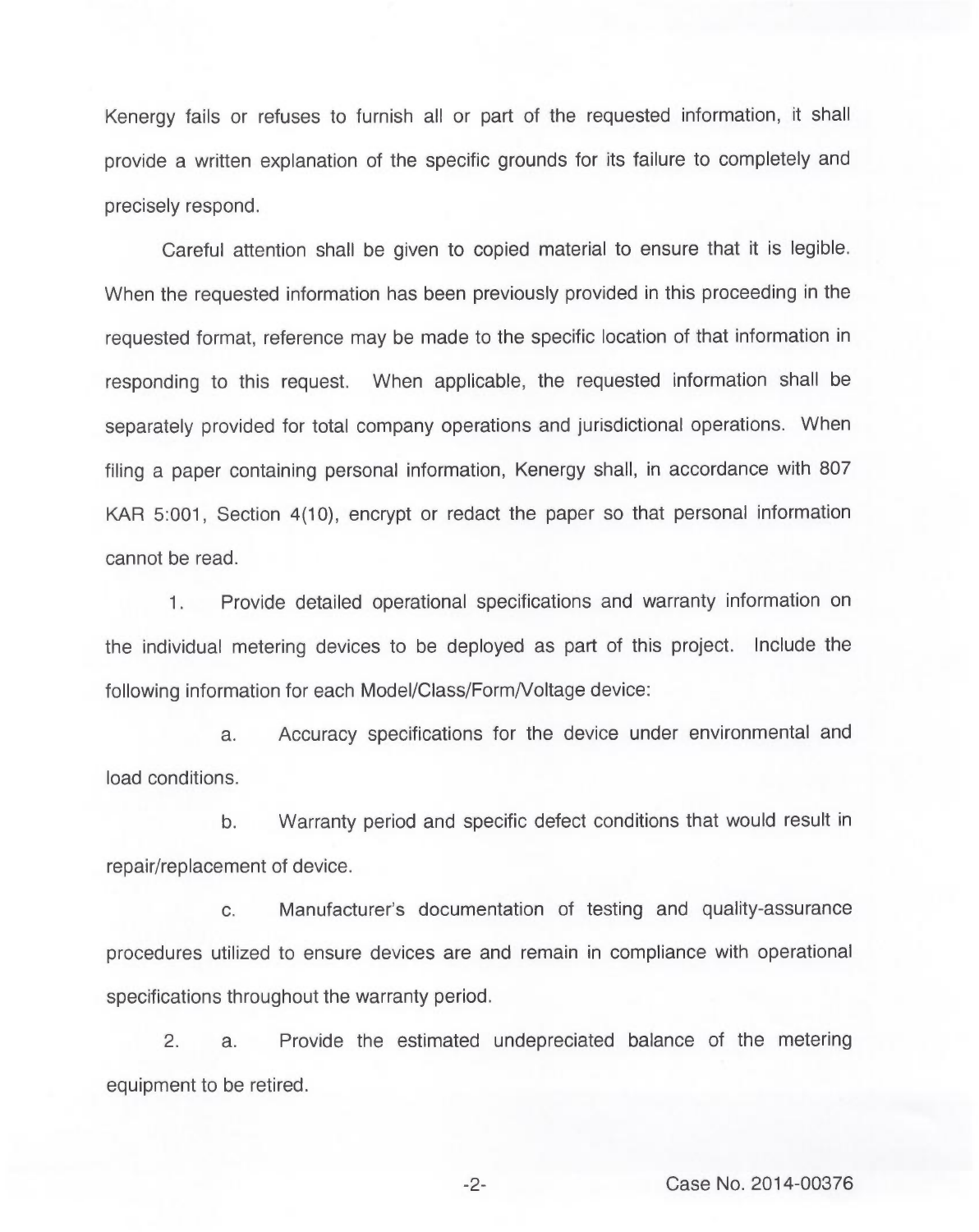b. Explain how those remaining balances are to be handled.

3. Refer to Kenergy's response to Item 4.f. of Commission Staff's Initial Request for Information. Response 4.f. states that "[m]anufacturer literature states that the meter and module selected have a 20 year life design."

a. Justify Kenergy's proposal to depreciate the equipment over a 15 year period.

b. Provide the anticipated depreciation rate.

Jett<sub>/Depouen</sub> Executive Director Public Service Commission P. O. Box 615 Frankfort, Kentucky 40602

DATED JAN 12 2015

cc: Parties of Record